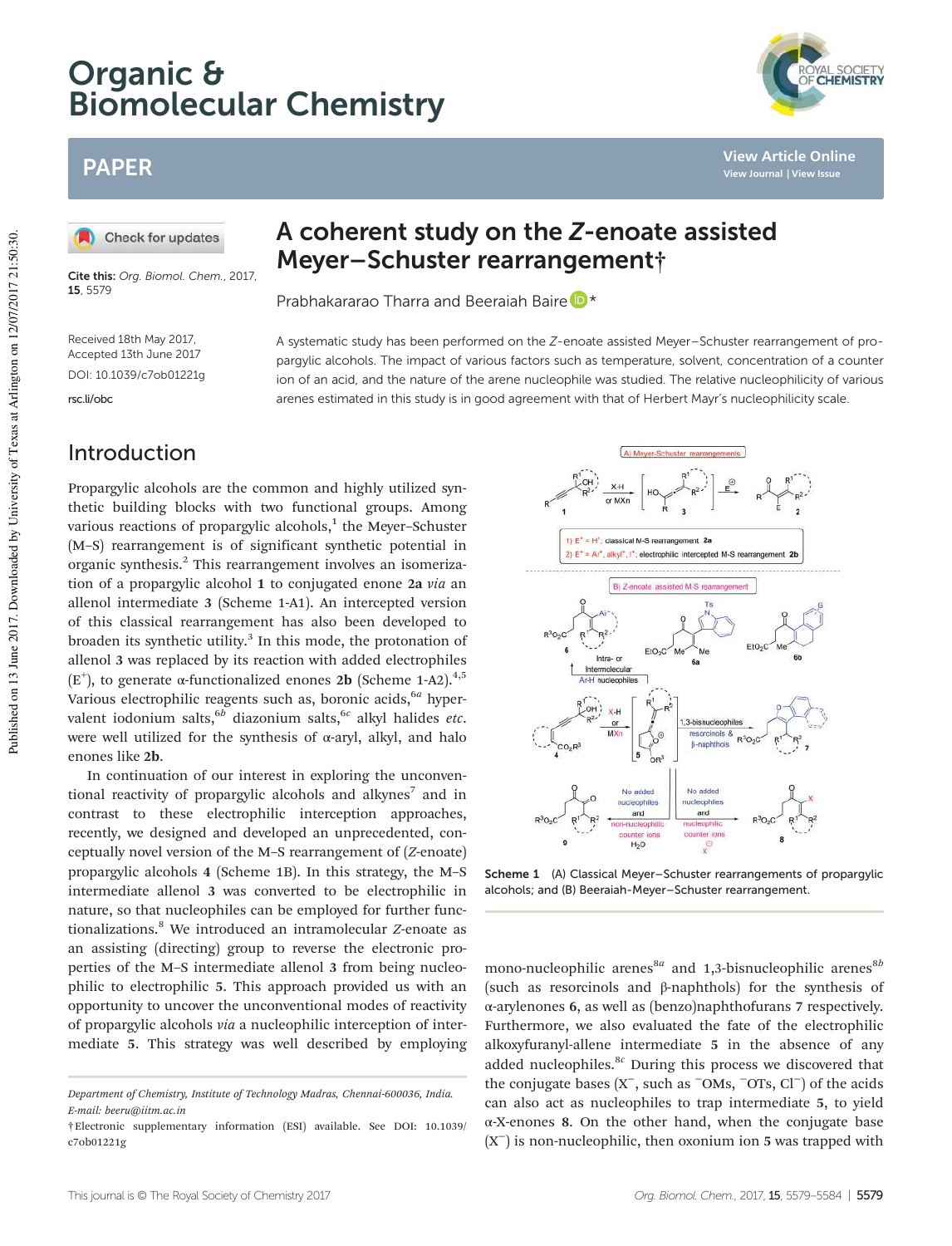water (sole nucleophile), to generate the novel 4,5-dioxonoates 9 as exclusive products.

In continuation of exploring the novel reactivity of propargylic alcohols *via Z*-enoate assisted *i.e.*, the Beeraiah–Meyer– Schuster rearrangement, we performed a systematic study to understand the factors that control the reaction outcome and also to estimate the relative nucleophilicity of various external as well as internal nucleophiles (such as arenes, <sup>−</sup>OMs, <sup>−</sup>OTs, Cl− , H2O *etc*.) in this novel reaction. The observations and conclusions constitute the body of the current manuscript.

#### Results and discussion

To begin with, initially a competitive study among various external aromatic nucleophiles was performed employing the mesylate ion (−OMs) as the standard nucleophile (Table 1). We chose propargylic alcohol 10 as the model substrate, and 1.3 equiv. of MsOH,  $0^{\circ}$ C, CH<sub>2</sub>Cl<sub>2</sub>, 5 equiv. of the arene nucleophile as standard conditions. Some of the very commonly used aromatics such as phenol, anisole, 1,2- 1,3- and 1,4-dimethoxybenzenes, 1,3,5-trimethoxybenzene, mesitylene, and thiophene were employed. Most of the aromatics trapped intermediate 11 in competition with the mesylate ion (–OMs) and offered a separable mixture of α-OMs-enone 12 and the corresponding α-arylenones 13–20 in varying amounts. Based on the ratios of isolated products, the following conclusions have been derived. Among all the aromatics tested, only 1,3,5-trimethoxybenzene (1,3,5-TMB) was found to be a stronger nucleophile (when used in 5 equivalents) than mesylate to afford the aromatic trapped product 18 exclusively (entry 6). Anisole, 1,4 dimethoxybenzene and mesitylene (Table 1, entries 2, 5 and 7) were found to be very poor nucleophiles in comparison with mesylate and they did not result in any of the corresponding aromatic trapped products 14, 17 & 19, instead resulted in the exclusive formation of 12. Phenol (entry 1) was found to be a better nucleophile than anisole & 1,2-dimethoxybenzene (entry 3), and a weaker nucleophile than thiophene (entry 8) and 1,3 dimethoxybenzene (entry 4) as it resulted in an isolated mixture (1 : 0.83) of 12 *vs*. 13. Interestingly, the relative nucleophilicity of the three regioisomeric dimethoxybenzenes (entries 3–5) is found to be in the order of  $1,4-1,2-1,3-1$ . The nucleophilicity order found in the *Z*-enoate M–S rearrangement reaction for various aromatics was compared with the well known Herbert Mayr's nucleophilicity chart.<sup>9</sup> It is noteworthy to mention here that the found nucleophilicity trend is in good agreement with that of the Herbert Mayr's for similar arenes.

Having the best external nucleophile (1,3,5-TMB, at the 5 equiv. scale) in hand, we next turned our attention to evaluate the effect of the acid amount (*i.e.*, counter ion concentration), solvent, and temperature on this intermolecular trapping process. Initially, the acid amount was varied keeping 5 equiv. of 1,3,5-TMB, 0 °C–RT, and  $CH_2Cl_2$  as conditions (Table 2). When 10 was treated with 0.25 equiv. of MsOH (entry 1) at 0 °C, the reaction was very slow and after 60 h, it resulted in a





Relative nucleophilicity of aromatics in the Z-enoate M-S rearrangement (wrt the mesylate ion)



Table 2 Estimation of the effect of the acid amount

|       | Me <sub>OH</sub><br>Me<br>CO <sub>2</sub> Et<br>10 | MsOH<br>$CH_2Cl_2$<br>$0^{\degree}C \rightarrow RT$ , time<br>Ar-H (5 equiv.) <sup>c</sup> | Me<br>EtO-<br>12 | MeO<br>OMs<br>Me<br>$EtO2C$ Me<br>18                                          | OMe<br>$N_{\text{Me}}$ <sup><math>\text{OMe}</math></sup> |  |
|-------|----------------------------------------------------|--------------------------------------------------------------------------------------------|------------------|-------------------------------------------------------------------------------|-----------------------------------------------------------|--|
| Entry | Equiv.                                             | Time(h)                                                                                    |                  | 12 yield <sup><math>d</math></sup> (%) 18 yield <sup><math>d</math></sup> (%) | Ratio (12:18)                                             |  |
| $1^a$ | 0.25                                               | 60                                                                                         | 16               | 15                                                                            | 1.07:1                                                    |  |
| $2^b$ | 0.5                                                | 60                                                                                         | 29               | 32                                                                            | 0.91:1                                                    |  |
| 3     | 1.3                                                | 6                                                                                          |                  | 75                                                                            | 0:1                                                       |  |
| 4     | 3                                                  | 3.5                                                                                        |                  | 81                                                                            | 0:1                                                       |  |

 $^a$  50% of 10 was recovered.  $^b$  20% of 10 was recovered.  $^c$  Ar-H = 1,3,5-trimethoxybenzene. *<sup>d</sup>* All the yields and ratios are for isolated compounds.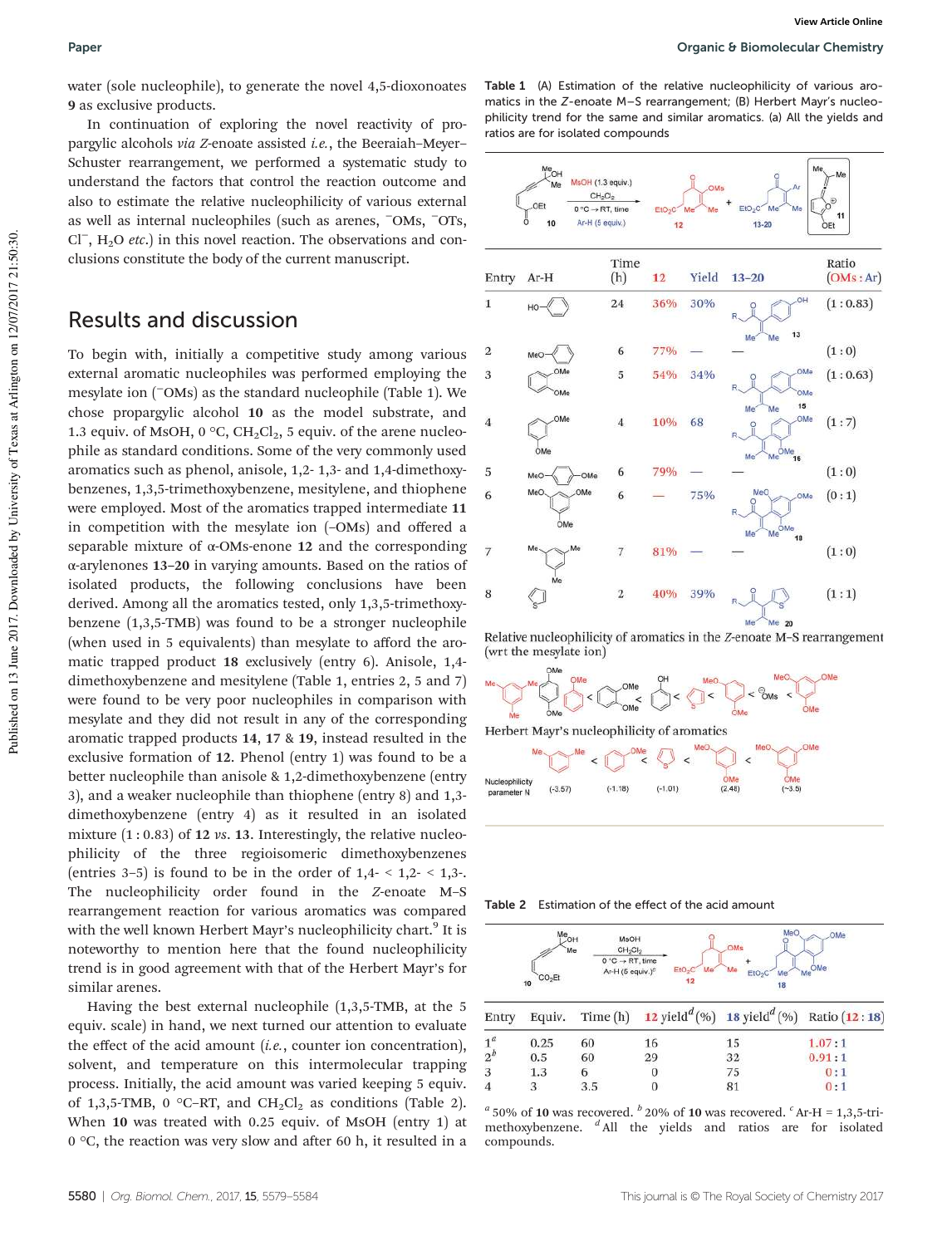$~\sim$ 1.1 : 1 mixture of mesylate and aryl trapped products (12 : 18) respectively along with 50% of unreacted 10. With 0.5 equiv. of MsOH (entry 2), the conversion rate was better and a small reduction in the relative amount of mesylated product 12  $(0.9:1)$  was also observed. Surprisingly, both 1.3 and 3 equiv. of MsOH resulted in the exclusive formation of the arylated trapped product 18 in excellent yields (entries 3 & 4). No traces of 12 were detected. This may be due to the fact that when an acid is employed in stoichiometric amounts, the concentration of the counter ion present in the reaction mixture at any time of the reaction might be low.

In continuation, the reaction was studied in various chlorinated solvents like  $CH_2Cl_2$ , 1,2-DCE and 1,2-DCB keeping 1.3 equiv. of MsOH, 5 equiv. of 1,3,5-TMB and 0 °C to RT as the standard conditions to understand the effect of solvent if any (Table 3). Interestingly, a smooth improvement in the preference for the mesylate trapped product 12 from  $CH_2Cl_2$ to 1,2-DCE to  $1,2$ -DCB  $(0:1$  to  $0.13:1$  to  $0.56:1$ ;  $12:18)$  was observed. On the other hand, when the reaction was performed at 55  $\degree$ C in the same solvents (entries 4–6), in the case of  $CH_2Cl_2$  (entry 4), there was a big change in the preference for the mesylate trapped product 12 when compared to that at 0 °C (entry 1). But there was no considerable change observed in the ratio of 12 and 18, at 55  $\degree$ C in the case of 1,2-DCE (entry 5) and 1,2-DCB (entry 6) when compared to their  $0^{\circ}$ C counterparts. In addition we performed this reaction in non-chlorinated solvents such as toluene (entry 7), acetonitrile (entry 8) and nitromethane (entry 9) as well. In toluene, a 1 : 1.3 mixture of 12 and 18 was observed after 20 h at 0 °C to RT. In polar solvents the preference increases towards the aromatic trapped product 18 as the found ratio of 12 : 18 is 1 : 2.8 for acetonitrile and exclusively 18 for nitromethane.

Further, we performed the reaction in 1,2-DCB at various temperatures keeping 1.3 equiv. of MsOH, and 5 equiv. of 1,3,5-TMB as the standard conditions (Table 4). As the temp-

|  |  |  |  | Table 3 Estimation of the solvent effect on the product distribution |
|--|--|--|--|----------------------------------------------------------------------|
|--|--|--|--|----------------------------------------------------------------------|

Table 4 Estimation of the temperature effect on the product distribution

| 10             | Me <sub>OH</sub><br>Me<br>CO <sub>2</sub> Et | MsOH (1.3 equiv.)<br>$1,2$ -DCB <sup>b</sup><br>tempr, time<br>Ar-H $(5$ equiv.) <sup>3</sup> | OMs<br>EtO <sub>2</sub> C <sup>'</sup> Me <sup>*</sup><br>Me<br>12 | MeO<br>$N_{\rm He}$ <sup>OMe</sup><br>EtO <sub>2</sub> C<br>Me<br>18<br>o pro | OMe              |
|----------------|----------------------------------------------|-----------------------------------------------------------------------------------------------|--------------------------------------------------------------------|-------------------------------------------------------------------------------|------------------|
| Entry          | Temp.<br>$\rm ^{\circ}C)$                    | Time<br>(h)                                                                                   | 12 yield $^c$<br>(%)                                               | 18 yield<br>(%)                                                               | Ratio<br>(12:18) |
| 1              | 0 to RT                                      | 60                                                                                            | 27                                                                 | 48                                                                            | 0.56:1           |
| $\overline{2}$ | 55                                           | 60                                                                                            | 26                                                                 | 54                                                                            | 0.5:1            |
| 3              | 100                                          | 3                                                                                             | 36                                                                 | 33                                                                            | 1.1:1            |
| 4              | 150                                          | 2.5                                                                                           | 32                                                                 | 22                                                                            | 1.45:1           |

 $^a$ Ar-H = 1,3,5-trimethoxybenzene.  $^b$  1,2-DCB = 1,2-dichlorobenzene. *c* All the yields and ratios are for isolated compounds.

erature increases gradually from 0 °C–RT to 55 °C to 100 °C to 150  $\degree$ C (entries 1–4), the preference for the mesylate trapped product 12 gradually increases over the preference for the aryl trapped product 18 as described by the change in the ratio of  $12:18$  from  $(0.56:1)$  to  $(1.45:1)$ . This observation suggests that at higher temperatures the ionization of the acid may be more and hence the concentration of the mesylate counter ion is relatively higher than that at lower temperatures. It is noteworthy here that when only 1.3 equiv. of MsOH are used for the reaction, the maximum amount of mesylate ions can be generated at any temperature, whereas the external arene nucleophile 1,3,5-TMB is present in 5 equivalents. Therefore, when compared to an equimolar mixture of both mesylate and 1,3,5-TMB, the mesylate possibly will be a stronger nucleophile than 1,3,5-TMB (see entries 3 and 4).

Subsequently, we also focused to evaluate the relative nucleophilicity of the counter ions (Cl<sup>−</sup>, <sup>−</sup>OTs and <sup>−</sup>OMs) of commonly employed acids (Table 5). For this study, we chose 1,3,5-TMB as the standard nucleophile. Accordingly, we separately treated the propargylic alcohol 10 in dichloromethane, with 1.3 equiv. of each BiCl<sub>3</sub>, *p*TSA and MsOH at 55 °C, in the presence of 5 equiv. of 1,3,5-TMB. Interestingly, the tosylate ion gave a 1.5 : 1 ratio of the tosylate trapped product 21 *vs.*

|                | Me <sub>OH</sub><br>Me<br>CO <sub>2</sub> Et<br>10 | MsOH (1.3 equiv.)<br>solvent<br>tempr, time<br>Ar-H (5 equiv.) <sup>a</sup> | EtO <sub>2</sub> C | <b>OMs</b><br>Me<br>Me<br>EIO <sub>2</sub> C<br>12 | MeO<br>Me <sup>OMe</sup><br>Me<br>18 <sup>1</sup> | OMe              |
|----------------|----------------------------------------------------|-----------------------------------------------------------------------------|--------------------|----------------------------------------------------|---------------------------------------------------|------------------|
| Entry          | Solvent                                            | Temp.<br>$(^{\circ}C)$                                                      | Time<br>(h)        | $12$ yield <sup><math>'</math></sup><br>(9/0)      | $18$ yield'<br>(%)                                | Ratio<br>(12:18) |
| $\mathbf{1}$   | $DCM^c$                                            | 0 to RT                                                                     | 6                  | $\Omega$                                           | 75                                                | 0:1              |
| $\overline{2}$ | $1,2$ -DCE <sup>d</sup>                            | 0 to RT                                                                     | 5                  | 8                                                  | 61                                                | 0.13:1           |
| 3              | $1,2$ -DCB <sup>e</sup>                            | 0 to RT                                                                     | 6                  | 27                                                 | 48                                                | 0.56:1           |
| $\overline{4}$ | <b>DCM</b>                                         | 55                                                                          | 4                  | 41                                                 | 49                                                | 0.84:1           |
| 5              | $1,2$ -DCE                                         | 55                                                                          | $\overline{2}$     | 10                                                 | 63                                                | 0.16:1           |
| 6              | $1,2$ -DCB                                         | 55                                                                          | 3.25               | 26                                                 | 54                                                | 0.5:1            |
| 7              | Toluene                                            | 0 to RT                                                                     | 20                 | 32                                                 | 36                                                | 1:1.3            |
| 8              | $CH_3CN^b$                                         | 0 to RT                                                                     | 72                 | 10                                                 | 28                                                | 1:2.8            |
| 9              | $CH_3NO_2$                                         | 0 to RT                                                                     | 21                 | $\theta$                                           | 67                                                | 0:1              |

*a* Ar-H = 1,3,5-trimethoxybenzene. *b* 25% of unreacted 10 was recovered.<br>*c* DCM = dichloromethane. *<sup><i>d*</sup> 1,2-DCE = 1,2-dichloroethane. *<sup><i>e*</sup> 1,2-DCB = 1,2-dichlorobenzene. *<sup>f</sup>* All the yields and ratios are for isolated compounds.

Table 5 Relative nucleophilicity measurement among tosylate, mesylate and chloride ions

|       | Acid,<br>Me <sub>OH</sub><br>MeO<br>OMe<br>$CH_2Cl_2$<br>Me<br>55 °C, time<br>Ar-H (5 equiv.) <sup>2</sup><br>EIO <sub>2</sub> C<br>Me<br><b>Me</b><br>OMe<br>E1O <sub>2</sub> C<br>Me<br>Me<br>CO <sub>2</sub> Et<br>10<br>12, 21, 22<br>18 |        |             |                           |                                                  |                 |
|-------|----------------------------------------------------------------------------------------------------------------------------------------------------------------------------------------------------------------------------------------------|--------|-------------|---------------------------|--------------------------------------------------|-----------------|
| Entry | Acid                                                                                                                                                                                                                                         | Equiv. | Time<br>(h) | Yield <sup>b</sup><br>(%) | $18$ yield <sup><math>\sigma</math></sup><br>(9) | Ratio<br>(X:Ar) |
|       | <b>MsOH</b>                                                                                                                                                                                                                                  | 1.3    |             | 41(12)                    | 49                                               | 0.84:1          |
| 2     | pTSA                                                                                                                                                                                                                                         | 1.3    | 6           | 47(21)                    | 32                                               | 1.45:1          |
| 3     | Bicl <sub>3</sub>                                                                                                                                                                                                                            | 1.3    | 6           | 28(22)                    | 40                                               | 0.7:1           |

The relative nucleophilicity order is: chloride < mesylate < aryl < tosylate

 $a<sup>a</sup>$  Ar-H = 1,3,5-trimethoxybenzene.  $b<sup>b</sup>$  All the yields and ratios are for isolated compounds.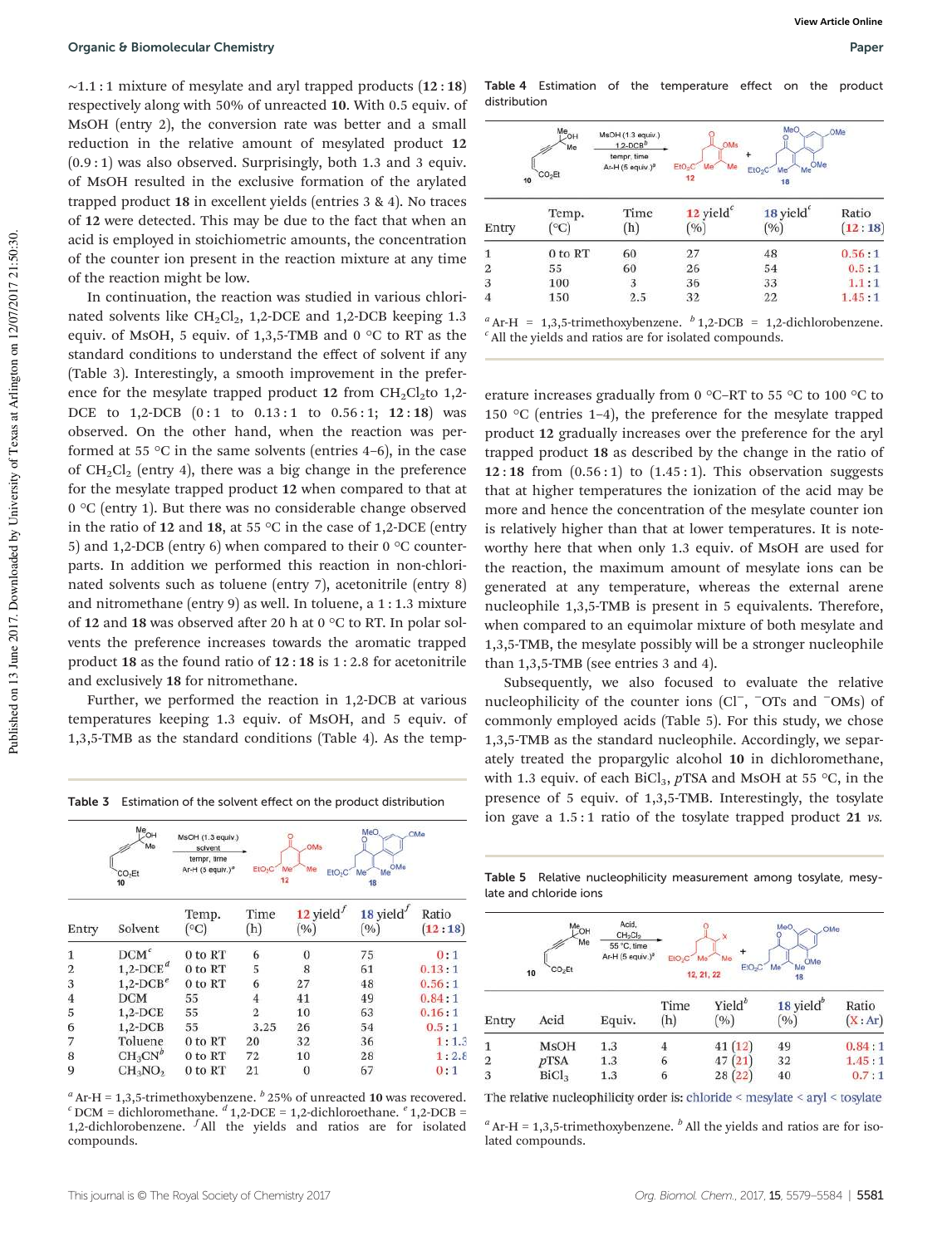aryl trapped product 18. In the case of MsOH, the mesylate trapped product 12 *vs.* aryl trapped product 18 ratio was found to be  $0.84:1$ . With  $BiCl<sub>3</sub>$ , the ratio of the counter ion (chloride) trapped product 22 *vs*. aryl trapped product 18 further decreased to 0.7 : 1. Hence, based on the relative ratio of the counter ion trapped products *vs.* aryl trapped products, the increasing order of nucleophilicity among these three counter ions is chloride < mesylate < tosylate.

After performing a systematic study on the competitive product distribution among various intermolecular nucleophiles during the *Z*-enoate M–S rearrangement, next, we compared the nucleophilicity of the mesylate ion with an intramolecular nucleophile, *i.e.*, *p*-chlorophenyl group (Table 6). With 1.3 equiv., of MsOH at 0  $\degree$ C, the propargylic alcohol 23 resulted in the formation of the cyclized product 24 (62%) along with 15% of  $\alpha$ -OMs product 25. As we increase the amount of MsOH from 1.3 to 2.5 (entry 2) the formation of 25 is more (48%) compared to 24 (32%). A further increase in the acid amount to 5 equiv. (entry 3) reverted the preference towards cyclized product 24 over 25.

At the fixed amount of MsOH (1.3 equiv.), with the increase in temperature from 0 °C to 55 °C to 80 °C to 120 °C (entries 1 & 4–6), there was a gradual increase in the relative amount of formation of 25, but surprisingly, the overall yield of the process decreased. A further increase in temperature to 150 °C (entry 7) resulted in a lowered preference towards the α-OMs product 25, and gave a ratio of 2.6 : 1 of products 25 and 24. At 80 °C and with 3 equiv. of MsOH (entry 8), the relative ratio of both 25 and 24  $(6.4:1)$  was similar to that at 80 °C and with 1.3 equiv. of MsOH (entry 5). This means that the preference for 25 is higher by the increase in temperature than that by the increase in the acid amount.

In summary, we have performed a systematic study to estimate the relative nucleophilicity of various external nucleophiles during the *Z*-enoate assisted Meyer–Schuster rearrangement. It was found that among various arene nucleophiles screened, 1,3,5-trimethoxybenzene (at the 5 equiv. scale) was found to be the strongest when compared with the mesyloxy group. Among mesylate, tosylate, and chloride, the order of nucleophilicity was found to be chloride < mesylate < tosylate. Interestingly, the significant effect of the acid concentration (counter ion), temperature and the nature of the solvent was observed on the product distribution when a competitive study was performed between mesylate and 1,3,5-trimethoxybenzene nucleophiles. Similar effects were also observed when an intramolecular arene nucleophile was compared with the mesylate ion. The results of this study may assist in further development of the *Z*-enoate assisted Meyer–Schuster rearrangement.

### Experimental section

Reactions were monitored by thin-layer chromatography (TLC) carried out on Merck silica plates using UV light and anisaldehyde or potassium permanganate stains for visualization. Column chromatography was performed on silica gel (60–120 mesh) using hexanes and ethyl acetate as eluents. NMR data were recorded on 400 and 500 MHz spectrometers.  $13C$  and  $1H$  chemical shifts in NMR spectra were referenced relative to the signals of CDCl<sub>3</sub> ( $\delta$  7.263 ppm for <sup>1</sup>H and 77.16 ppm for <sup>13</sup>C). Chemical shifts  $\delta$  and coupling constants *J* are given in ppm (parts per million) and Hz (hertz), respectively. Multiplicities were given as: s (singlet); d (doublet); t (triplet); q (quartet); dd (doublets of doublet) or m (multiplets). HRMS were recorded by the electron spray ionization (ESI) method on a Q-TOF Micro with a lock spray source. Known compounds' data have been compared with the reported data, and references were given appropriately. Characterization data for new compounds are given below.  ${}^{1}H$  and  ${}^{13}C$  (proton decoupled) NMR spectra for all new compounds are given in the ESI.† Reagents were purchased from chemical companies.

#### General experimental procedure for the Z-enoate assisted Meyer–Schuster rearrangement

To a solution of the *Z*-enoate-propargylic alcohol<sup>7</sup> (1 equiv.) and the arene (5 equiv.) in dichloromethane (5 mL/0.2 mmol,

 $EtO<sub>2</sub>C$ OH MsOH, CH2Cl2  $\circ$ Me temperature EtO<sub>2</sub>C .<br>Me time, yield CO<sub>2</sub>E  $23$ 25 Entry Acid Equiv. Temp. (°C) Time  $25$  yield<sup>b</sup> (%) 24 yield<sup>b</sup> $(\%)$ Ratio (25:24)  $1.3$  $2<sub>h</sub>$ 15 62  $0.24:1$ **MsOH** 0 to RT  $\mathbf{1}$  $\overline{2}$ **MsOH**  $2.5$ 0 to RT  $1.5<sub>h</sub>$ 48 32  $1.5:1$ 3 **MsOH** 5 0 to RT 45 min 27 53  $0.51:1$  $\overline{4}$ **MsOH** 1.3 55  $1<sub>h</sub>$ 20 58  $0.35:1$ 5 **MsOH**  $1.3$ 80 45 min 65 10  $6.5:1$ 120 °C  $6<sup>6</sup>$ **MsOH**  $1.3$  $45 \text{ min}$ 52 7  $7.4:1$  $7<sup>a</sup>$ **MsOH** 1.3 150 °C 40 min 52 20  $2.6:1$ 8 **MsOH** 3 80 °C 40 min 51 8  $6.4:1$ 

Table 6 Comparing the relative nucleophilicity of an intramolecular arene nucleophile with that of the mesylate ion, and the effect of concentration

<sup>*a*</sup> 1,2-DCB as the solvent. <sup>*b*</sup> All the yields and ratios are for isolated compounds.

and temperature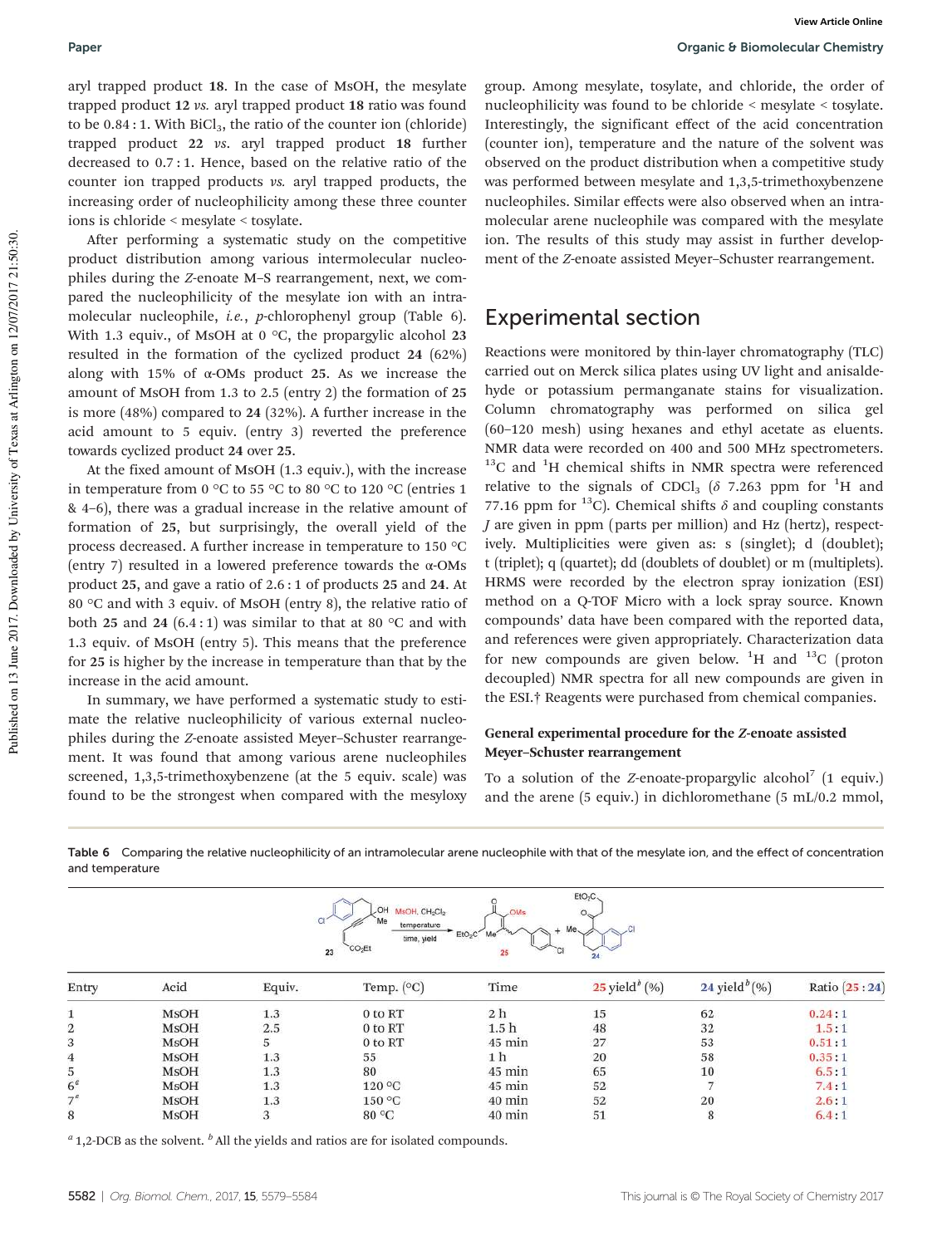0.04 M) under a nitrogen atmosphere was added an acid (1.3 equiv.). The reaction tube was stirred at the prescribed temperature (0  $\degree$ C or 55  $\degree$ C or higher temperature) for 1–8 h. After completion of the reaction (by TLC analysis), saturated NaHCO<sub>3</sub> and DCM were added to reaction mixture and extracted with DCM. The combined organic layer was washed with brine, dried  $(MgSO<sub>4</sub>)$  and the solvent was evaporated under reduced pressure. The crude material was purified by flash column chromatography using a hexane–ethyl acetate mixture as an eluent to yield the corresponding α-OMs or α-OTs or α-Cl-enone derivatives and arene trapped products.

For full details of all experiments, spectroscopic data and <sup>1</sup>H & <sup>13</sup>C-NMR data of all new compounds, see the ESI.<sup>†</sup>

#### Acknowledgements

We thank Indian Institute of Technology Madras, Chennai for the infrastructure facility, SERB-INDIA for financial support through the EMR/2016/000041 grant. TPR thanks CSIR, New Delhi for a fellowship.

### Notes and references

- 1 (*a*) J. Tsuji and T. Mandai, *Angew. Chem., Int. Ed. Engl.*, 1995, 107, 2830, (*Angew. Chem. Int. Ed. Engl.*, 1995, 34, 2589); (*b*) A. Alexakis, *Pure Appl. Chem.*, 1992, 64, 387; (*c*) Y. Miyake, S. Vemura and Y. Nishibayashi, *ChemCatChem*, 2009, 1, 342; (*d*) E. B. Bauer, *Synthesis*, 2012, 1131; (*e*) A. Früstner and P. W. Davies, *Angew. Chem., Int. Ed.*, 2007, 46, 3410; (*f*) R. Chinchilla and N. Carman, *Chem. Soc. Rev.*, 2011, 40, 5084; (*g*) B. Alcaide, P. Almendros, M. T. Quirs, R. Lopez, M. I. Menndez and A. Sochacka-C'wikła, *J. Am. Chem. Soc.*, 2013, 135, 898; (*h*) W. Huang, P. Zheng, Z. Zhang, R. Liu, Z. Chen and X. Zhou, *J. Org. Chem.*, 2008, 73, 6845; (*i*) W. Huang, L. Hong, P. Zheng, R. Liu and X. Zhou, *Tetrahedron*, 2009, 65, 3603; (j) R. R. Chada, R. Ravi, K. Paridala, D. R. Motatipally and G. Rene, *Curr. Org. Chem.*, 2014, 18, 2603; (*k*) R. J. Detz, H. Hiemstra and J. H. van Maarseveen, *Eur. J. Org. Chem.*, 2009, 6263; (*l*) Y. Nishibayashi, *Synthesis*, 2012, 489; (*m*) T. J. J. Müller, *Synthesis*, 2012, 159.
- 2 (*a*) K. H. Meyer and K. Schuster, *Ber. Dtsch. Chem. Ges B*, 1922, 55, 819; (*b*) S. Swaminathan and K. V. Narayanan, *Chem. Rev.*, 1971, 71, 429; (*c*) D. A. Engel and G. B. Dudley, *Org. Biomol. Chem.*, 2009, 7, 4149; (*d*) V. Cadierno, P. Crochet, S. E. Garcia-Garrido and J. Gimeno, *Dalton Trans.*, 2010, 39, 4015; (*e*) M. Egi, Y. Yamaguchi, N. Fujiwara and S. Akai, *Org. Lett.*, 2008, 10, 1867; (*f*) M. N. Pennell, P. G. Turner and T. D. Sheppard, *Chem.* – *Eur. J.*, 2012, 18, 4748; (*g*) R. S. Ramón, S. Gaillard, A. M. Z. Slawin, A. Porta, A. D'Alfonso, G. Zanoni and S. P. Nolan, *Organometallics*, 2010, 29, 3665; (*h*) S. I. Lee, J. Y. Baek, S. H. Sim and Y. K. Chung, *Synthesis*, 2007, 2107; (*i*) H. Zheng, M. Lejkowskia and D. G. Hall, *Chem. Sci.*,

2011, 2, 1305; (*j*) M. Presset, B. Michelet, R. Guillot, C. Bour, S. Bezzenine-Lafollée and V. Gandon, *Chem. Commun.*, 2015, 51, 5318; (*k*) Y. X. Zhu, L. Sun, P. Lu and Y. G. Wang, *ACS Catal.*, 2014, 4, 1911; (*l*) H. Zhu, M. Fan, D. Yang, X. Wang, S. Ke, C. Zhang and Z. Guan, *Org. Chem. Front.*, 2015, 2, 506.

- 3 (*a*) Z. X. Fang, J. Q. Liu, Q. Liu and X. H. Bi, *Angew. Chem., Int. Ed.*, 2014, 53, 7209; (*b*) G. W. Yin, Y. X. Zhu, N. N. Wang, P. Lu and Y. G. Wang, *Tetrahedron*, 2013, 69, 8353; (*c*) L. Zhang, Y. X. Zhu, G. W. Yin, P. Lu and Y. G. Wang, *J. Org. Chem.*, 2012, 77, 9510; (*d*) G. W. Yin, Y. X. Zhu, P. Lu and Y. G. Wang, *J. Org. Chem.*, 2011, 76, 8922; (*e*) S. Y. Wang, Y. X. Zhu, Y. G. Wang and P. Lu, *Org. Lett.*, 2009, 11, 2615; (*f*) J. S. Clark, F. Romiti, K. F. Hogg, M. H. S. A. Hamid, S. C. Richter, A. Boyer, J. C. Redman and L. J. Farrugia, *Angew. Chem., Int. Ed.*, 2015, 54, 5744; (*g*) J. R. Cabrero-Antonino, A. Leyva-Perez and A. Corma, *Angew. Chem., Int. Ed.*, 2015, 54, 5658; (*h*) M. Presset, B. Michelet, R. Guillot, C. Bour, S. Bezzenine Lafollée and V. Gandon, *Chem. Commun.*, 2015, 51, 5318; (*i*) L. Ye and L. Zhang, *Org. Lett.*, 2009, 11, 3646; ( *j*) M. Yu, G. Zhang and L. Zhang, *Org. Lett.*, 2007, 9, 2147; (*k*) T. Haro and C. Nevado, *Chem. Commun.*, 2011, 47, 248; (*l*) A. Tlahuext-Aca, M. N. Hopkinson, R. A. Garza-Sanchez and F. Glorius, *Chem.* – *Eur. J.*, 2016, 22, 5909; (*m*) J. M. D'Oyley, A. E. Aliev and T. D. Sheppard, *Angew. Chem., Int. Ed.*, 2014, 53, 10747; (*n*) Y. Onishi, Y. Nishimoto, M. Yasuda and A. Baba, *Org. Lett.*, 2014, 16, 5246; (*o*) P. Tharra and B. Baire, *J. Org. Chem.*, 2015, 80, 8314; (*p*) Y. Onishi, Y. Nishimoto, M. Yasuda and A. Baba, *Org. Lett.*, 2014, 16, 1176; (*q*) S. Wang, Y. Zhu, Y. Wang and P. Lu, *Org. Lett.*, 2009, 11, 2615; (*r*) S. Puri, N. Thirupathi and M. S. Reddy, *Org. Lett.*, 2014, 16, 5246.
- 4 (*a*) K. C. Nicolaou, S. A. Snyder, T. Montagnon and G. Vassilikogiannakis, *Angew. Chem., Int. Ed.*, 2002, 41, 1668; (*b*) N. Krause and A. Hoffmann-Rçder, *Synthesis*, 2001, 171; (*c*) A. Erkkil, I. Majander and P. M. Pihko, *Chem. Rev.*, 2007, 107, 5416; (*d*) R. Noyori, *Angew. Chem., Int. Ed.*, 2002, 41, 2008.
- 5 (*a*) B. M. Trost and X. Luan, *J. Am. Chem. Soc.*, 2011, 133, 1706; (*b*) B. M. Trost, X. Luan and Y. Miller, *J. Am. Chem. Soc.*, 2011, 133, 12824.
- 6 (*a*) G. Zhang, Y. L. Peng, L. Cui and L. Zhang, *Angew. Chem., Int. Ed.*, 2009, 48, 3112; (*b*) B. S. L. Collins, M. G. Suero and M. J. Gaunt, *Angew. Chem., Int. Ed.*, 2013, 52, 5799; (*c*) J. Um, H. Yun and S. Shin, *Org. Lett.*, 2016, 18, 484; (*d*) S. Chen and J. Wang, *J. Org. Chem.*, 2007, 72, 4993; (*e*) L. Ye and L. Zhang, *Org. Lett.*, 2009, 11, 3646; (*f*) S. Puri, N. Thirupathi and S. M. Reddy, *Org. Lett.*, 2014, 16, 5246; (*g*) T. H. Zhu, J. M. Fan, S. D. Yang, L. X. Wang, S. Ke, Y. C. Zhang and H. Z. Guan, *Org. Chem. Front.*, 2015, 2, 506; (*h*) P. Y. Xiong, Y. M. Wu, M. Yue, Y. X. Zhang, L. C. Ma, L. Huang, J. L. Zhao, B. L. J. Tan and Y. X. Liu, *Org. Lett.*, 2014, 16, 1000; (*i*) Y. Lin, W. Kong and Q. Song, *Org. Lett.*, 2016, 18, 3702; ( *j*) M. Yu, G. Zhang and L. Zhang, *Org. Lett.*, 2007, 9, 2147.